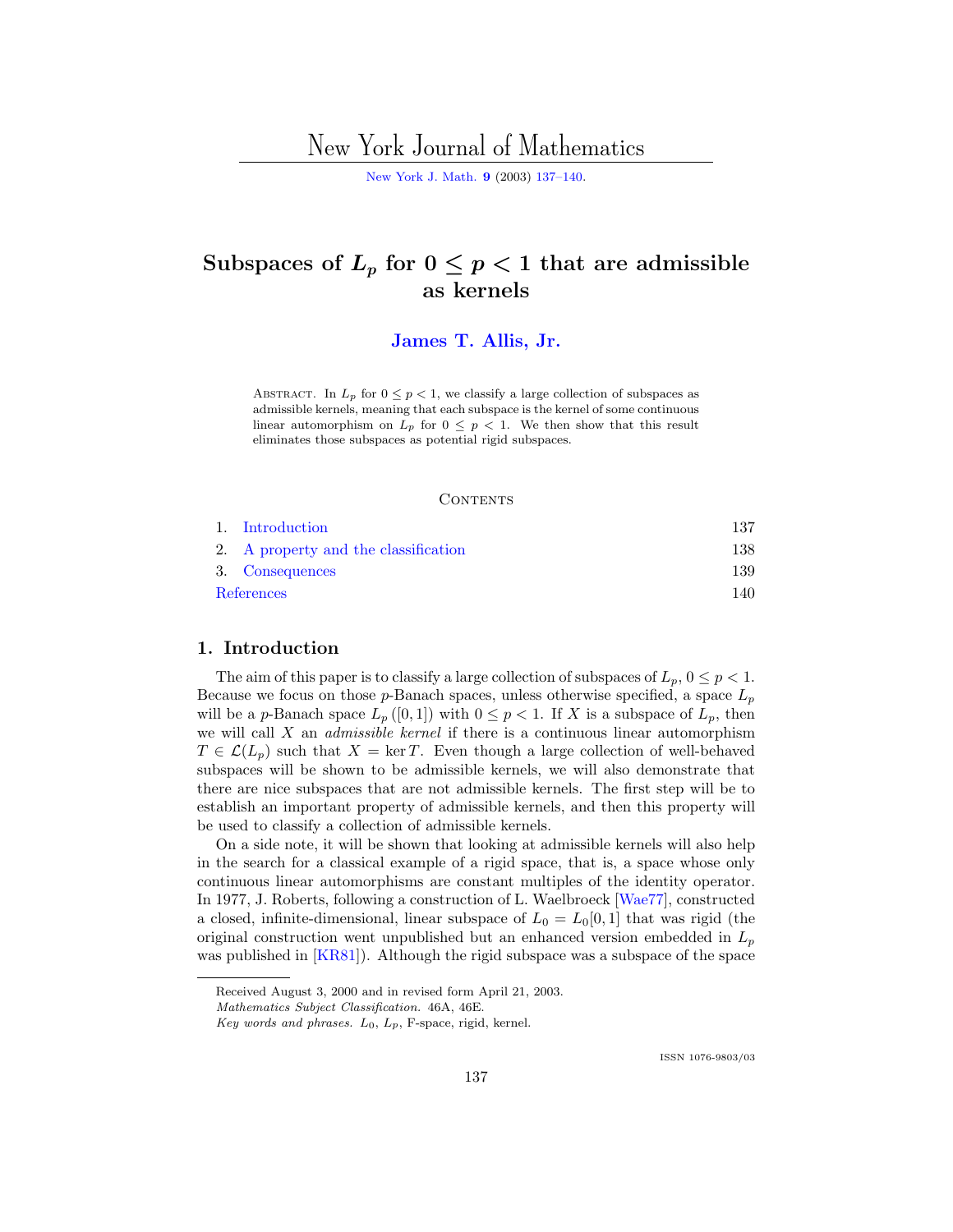<span id="page-1-0"></span>of measurable functions (or alternately a subspace of any  $L_p$ ), the subspace itself was not classical in nature.

**Acknowledgements.** The author would like to thank the reviewer for suggesting a much more efficient and powerful approach.

## **2. A property and the classification**

Obviously, the trivial subspace is an admissible kernel. It also turns out that most simple subspaces are. For example, consider a one-dimensional subspace  $X = \langle f \rangle$ of  $L_p$ . Since  $L_p$  is transitive, there is an operator  $Q \in \mathcal{L}(L_p)$  so that  $Qf = 1$ . One can actually say that  $Qg = 1$  if and only if  $g = f$  a.e. (see for example [[KPR84\]](#page-3-0) p. 126). That means that the image under  $Q$  of  $X$  is the constant functions. Now consider the operators  $S : L_p([0,1]) \to L_p([0,1]^2)$  defined by  $Sf(x,y) = f(x) - f(y)$ and  $R: L_p([0,1]^2) \to L_p([0,1])$  defined by  $Rf(x) = f(0,x)$ . We can see that the kernel of the composition RS is the set of constant functions. Then the kernel of the composition  $T = RSG$  will be exactly X, and hence any one-dimensional subspace of  $L_p$  will be an admissible kernel.

Now that we know of some admissible kernels, it is helpful to be able to combine them to make new ones.

**Theorem 1.** Let  $\{X_n\}_{n=1}^{\infty}$  be a collection of admissible kernels in  $L_p$ . Then  $\bigcap_{n=1}^{\infty} X_n$ is an admissible kernel.

**Proof.** For each n,  $X_n$  is an admissible kernel so let  $T_n$  be the continuous linear operator whose kernel is  $X_n$ . Now construct a sequence of nonsingular, measurable maps,  $\{\sigma_n\}_{i=1}^{\infty}$  where  $\sigma_n(x)=2^n x-1$ . Each of these is a linear, order-preserving dilation of  $\left[\frac{1}{2^n}, \frac{1}{2^{n-1}}\right)$  onto  $[0, 1)$ .

Next define the operator  $T$  by

$$
Th = \sum_{n=1}^{\infty} K_n C_{\sigma_n} T_n h
$$

where  $K_n = \chi_{\left[\frac{1}{2^n}, \frac{1}{2^{n-1}}\right)}$  and  $C_{\sigma_n} h = h \circ \sigma_n$ . The series will converge since the domains of the terms are pairwise disjoint. Further,  $Th = 0$  if and only if Th is zero on each of the intervals  $\left[\frac{1}{2^n}, \frac{1}{2^{n-1}}\right)$ , which happens if and only if  $T_n h = 0$  for each  $n$ , so ker  $T = \bigcap X_n$ .

Our aim is to show that the closed linear span of a collection of linearly independent random variables will be an admissible kernel. We will therefore start with a result that will help deal with a basis.

**Theorem 2.** Let X be a subspace of  $L_p$  with a basis  $\{f_n\}$ , and let  $S_n$  be the partial sum operators for the basis. If each  $S_n$  can be extended to an operator on  $L_p$  in such a way that  $S_n g \to g$  for all  $g \in L_p$ , then X is an admissible kernel.

**Proof.** For each n, let  $X_n = (S_n - S_{n-1})^{-1} (\langle f_n \rangle)$ . Notice that although  $X_n$  is not necessarily one-dimensional, each one is the inverse image of a one-dimensional subspace and hence can be shown to be an admissible kernel by using a composition of operators. It therefore follows from Theorem 1 that  $\cap X_n$  is also an admissible kernel.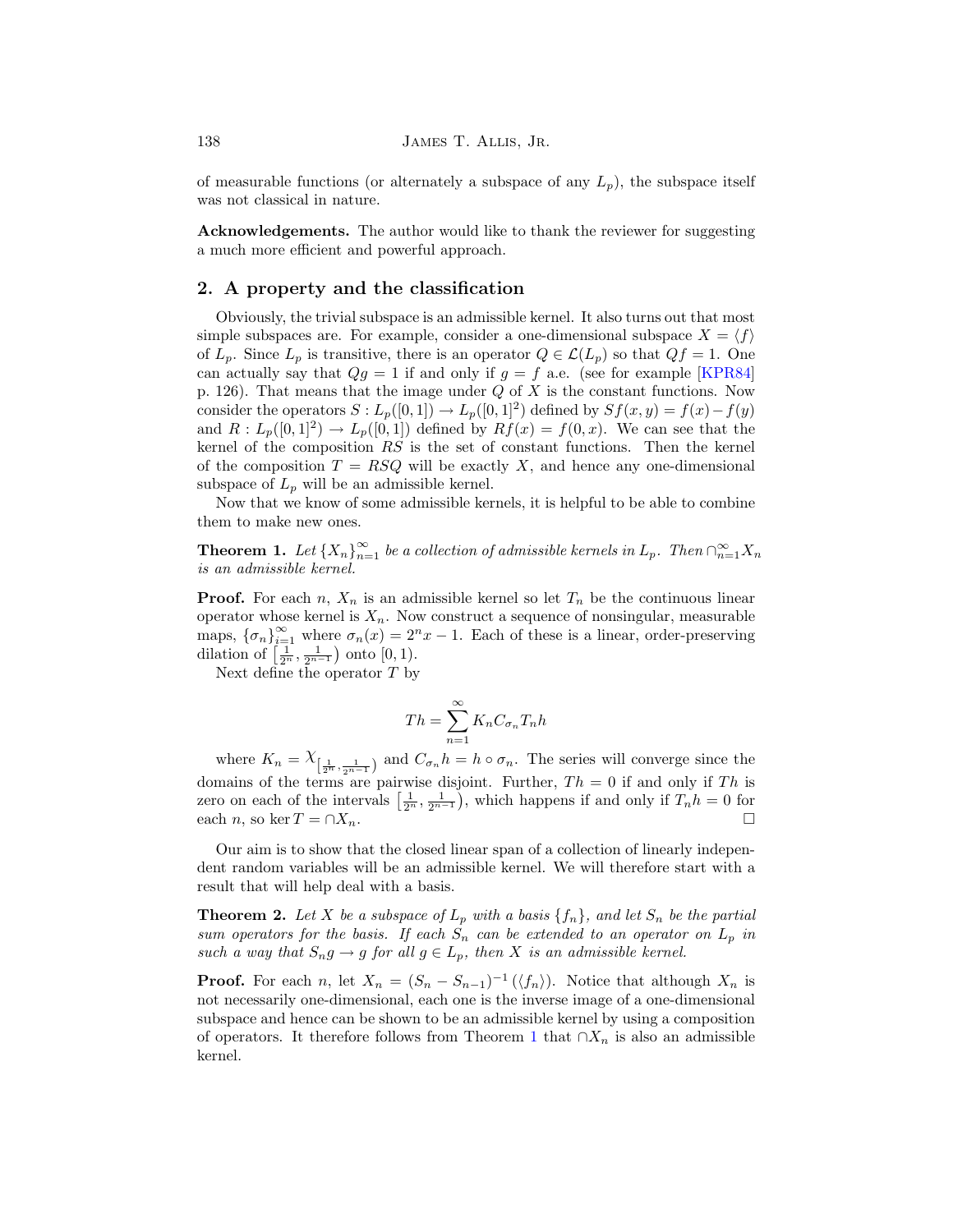<span id="page-2-0"></span>Let  $f \in X$ , then  $f = \sum c_n f_n$  for some collection  $\{c_n\}$ . From that, we know that  $(S_n - S_{n-1}) f = c_n f_n$  and hence  $f \in (S_n - S_{n-1})^{-1} (\langle f_n \rangle) = X_n$ . This is true for all *n*, so  $f \in \bigcap X_n$ .

Conversely, suppose  $f \in X_n$  for all n. For simplicity, assume that  $S_0g = 0$  for all  $g \in L_p$ . With that,  $(S_n - S_{n-1}) f = \alpha_n f_n$  for some collection  $\{\alpha_n\}$ . From this we see that  $T_n f = \sum_{i=1}^n (S_n - S_{n-1}) f = S_n f - S_0 f = S_n f$  converges to f. At the same time,  $T_n f = \sum_{i=1}^{n} \alpha_i f_i$  which means that  $T_n f$  converges to  $\sum_{i=1}^{\infty} \alpha_i f_i = f$ , and  $f \in X$ .

Thus,  $X = \bigcap X_n$  and by Theorem [1](#page-1-0) must be an admissible kernel.  $\Box$ 

The last step is to classify the collection of subspaces that are spanned by a collection of independent symmetric random variables with an added property as admissible kernels.

**Theorem 3.** Let  $\{f_n\}_{n=1}^{\infty}$  be a sequence of independent symmetric random variables which generate the full  $\sigma$ -algebra of Borel sets. Then  $X = \langle f_n \rangle_{n=1}^{\infty}$  is an admissible kernel.

**Proof.** Let  $\{f_n\}_{n=1}^{\infty}$  be a sequence defined with the above properties and let  $\lambda$ be the chosen Borel probability measure on R. We can assume that each random variable is symmetric about 0. For each n, define  $\mu_n(B) = \lambda \left( f_n^{-1}(B) \right)$  for all Borel sets B. Then each  $\mu_n$  is a Borel probability measure. Since the collection  ${f_n}$  generates the Borel sets and each  $\mu_n$  is a probability measure, the space  $L_p(\Pi_n(\mathbb{R}, \mu_n))$  is isomorphic to  $L_p(\mathbb{R}, \lambda)$  and hence can be used in its place.

With that in mind, the original random variables  $f_n$  can be realized by the simpler form  $f_n(x_1, x_2,...) = x_n$ . Define a sequence of maps  $\sigma_n : \Pi_n \mathbb{R} \to \Pi_n \mathbb{R}$ by

$$
\sigma_n(x_1, x_2, \dots) = (x_1, x_2, \dots, x_n, -x_{n+1}, -x_{n+2}, \dots).
$$

Each  $\sigma_n$  is measure preserving and for any  $g \in L_0$ ,  $g \circ \sigma_n$  converges to g.

Define a sequence of operators  $S_n$  by  $S_n g = \frac{1}{2} (g + g \circ \sigma_n)$ . Since every  $f \in X$  is symmetric,  $S_n f = \sum_{i=1}^{n} \alpha_i f_i$ , where the  $\alpha_i$  are the coefficients of the  $f_i$  for f. That

is, the  $S_n$  act as partial sums for the elements of X. On the other hand, since  $g \circ \sigma_n \to g$  for any  $g \in L_0$ , we also have  $S_n g$  converges to g for all  $g \in L_0$ . Therefore by Theorem [2,](#page-1-0) X is an admissible kernel.

So, for example, the closed linear span of the Radamacher functions is an admissible kernel, but, as we will see later,  $H_p$ ,  $0 \le p < 1$  is not.

#### **3. Consequences**

A subspace X is called *strictly transitive* if given any sequence  $x_1, x_2, \ldots, x_n \in X$ which is linearly independent and any sequence  $y_1, y_2, \ldots, y_n \in X$ , there is a continuous linear automorphism T which maps each  $x_i$  to the corresponding  $y_i$ . A subspace that is strictly transitive can not be rigid. The following theorem says that subspaces that are admissible kernels are strictly transitive and hence can not possibly be rigid.

**Theorem 4.** Let X be a subspace of  $L_p$ . If X is an admissible kernel, then  $L_p/X$ is strictly transitive.